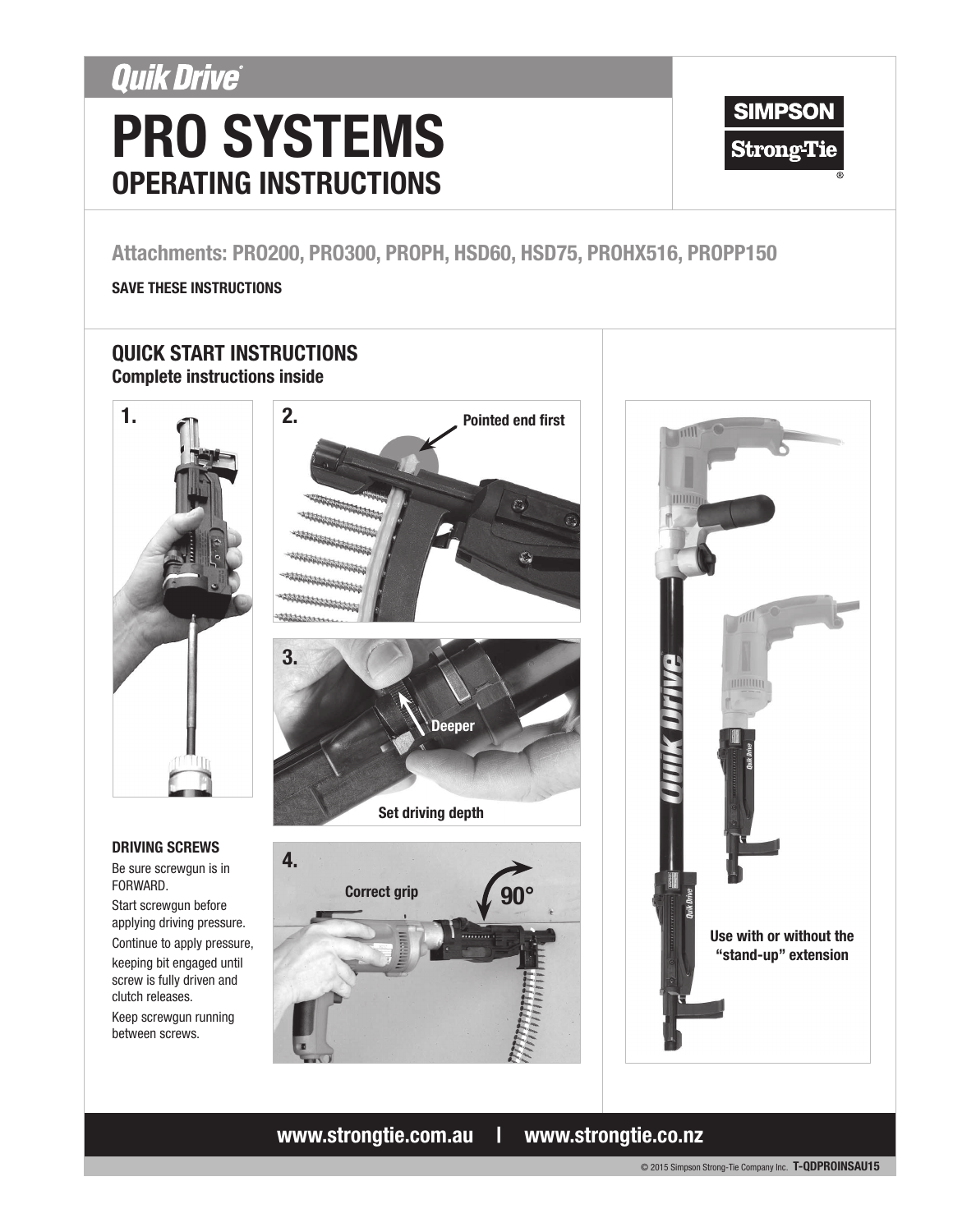#### PARTS - SCHEMATIC - COMPONENTS Attachment Extension Screwdriver Motor **CHITHE** Bit Extension Mandrel inside extension Bit Release Slot Handle G2 Locking Lever Depth Adjustment Wheel Mandrel inside attachment Nose Piece Part #: PMANDREL65 (PRO200, PROPH) Guide Tube PMANDREL75 (PRO300, HSD60, HSD75)  $\overline{\odot}$ ie. BPHXLB516G2 (PROHX516) Non-Skid Teeth part # PNOSECLIP Bit Release KeyFeed Pawl Lever (PRO300) (Must be engaged in Feed Feed Pawl Pawl Assembly Slot) Assembly

#### Using the correct driving bit is necessary.

The bit(s) included in each box of Quik Drive® screws should drive the entire box. Variations in materials and driving technique can cause excessive wear. Additional bit packs are available for purchase. Reference the description on the bit sticker in your box of screws or the screw box label to ensure correct selection.

Quik Drive® Systems utilise five recess drive types and sizes.

| Drive Type / Size | <b>Bit</b>         |                                                                            |
|-------------------|--------------------|----------------------------------------------------------------------------|
| #2 square drive   | BIT <sub>2</sub> S | for most screws with #2 recess and interior grade coating                  |
| #2U (Undersized)  | <b>BIT2SU</b>      | for most screws with #2 recess; exterior grade coating and stainless steel |
| #3 square drive   | <b>BIT3S</b>       | for most screws with #3 recess and interior grade coating                  |
| #3U (Undersized)  | <b>BIT3SU</b>      | for most screws with #3 recess; exterior grade coating and stainless steel |
| #2 phillips       | BIT2P              | for all Quik Drive screws with phillips recess                             |
| $5/16"$ drive     |                    | <b>BITHEXLB516G2</b> for all Quik Drive screws with 5/16" hex head         |

## TROUBLESHOOTING GUIDE

Quik Drive tools are easy to use. As with any power tool, there are a few basic things to remember.

| <b>PROBLEM</b>                                                                                            | <b>SOLUTION</b>                                                                                                                                                                                                                                                                                                                                     |
|-----------------------------------------------------------------------------------------------------------|-----------------------------------------------------------------------------------------------------------------------------------------------------------------------------------------------------------------------------------------------------------------------------------------------------------------------------------------------------|
| Screws won't drive.<br>They spin for a second, then fall over<br>on their side. Little or no penetration. | Make sure the screwgun is not in reverse.                                                                                                                                                                                                                                                                                                           |
| Screws won't drive completely.<br>They go down about halfway,<br>then the bit spins out.                  | Check to be sure you are using the correct bit for the type of screws you are driving.<br>Check for bit wear. It may be time to install a new bit.<br>Push harder when driving.                                                                                                                                                                     |
| Screws won't drive completely.<br>They are almost completely driven but<br>won't countersink completely.  | Check the depth adjustment on the attachment. Reset if necessary.<br>You may have missed the substrate.<br>Example: In flooring, this will occur if you miss the joist.                                                                                                                                                                             |
| Screws don't advance properly<br>causing tool to jam.                                                     | Use only Quik Drive brand collated screws.<br>Be sure the screw strip is inserted correctly - pointed end first.<br>Lift the tool completely off the work surface after driving each screw.<br>Don't drag screw strips on the work surface as you move to the next position.<br>Be sure the feed pawl assembly is intact and feed lever is engaged. |
|                                                                                                           | Technical Support: Australia 02 9831 7700   New Zealand 09 477 4440                                                                                                                                                                                                                                                                                 |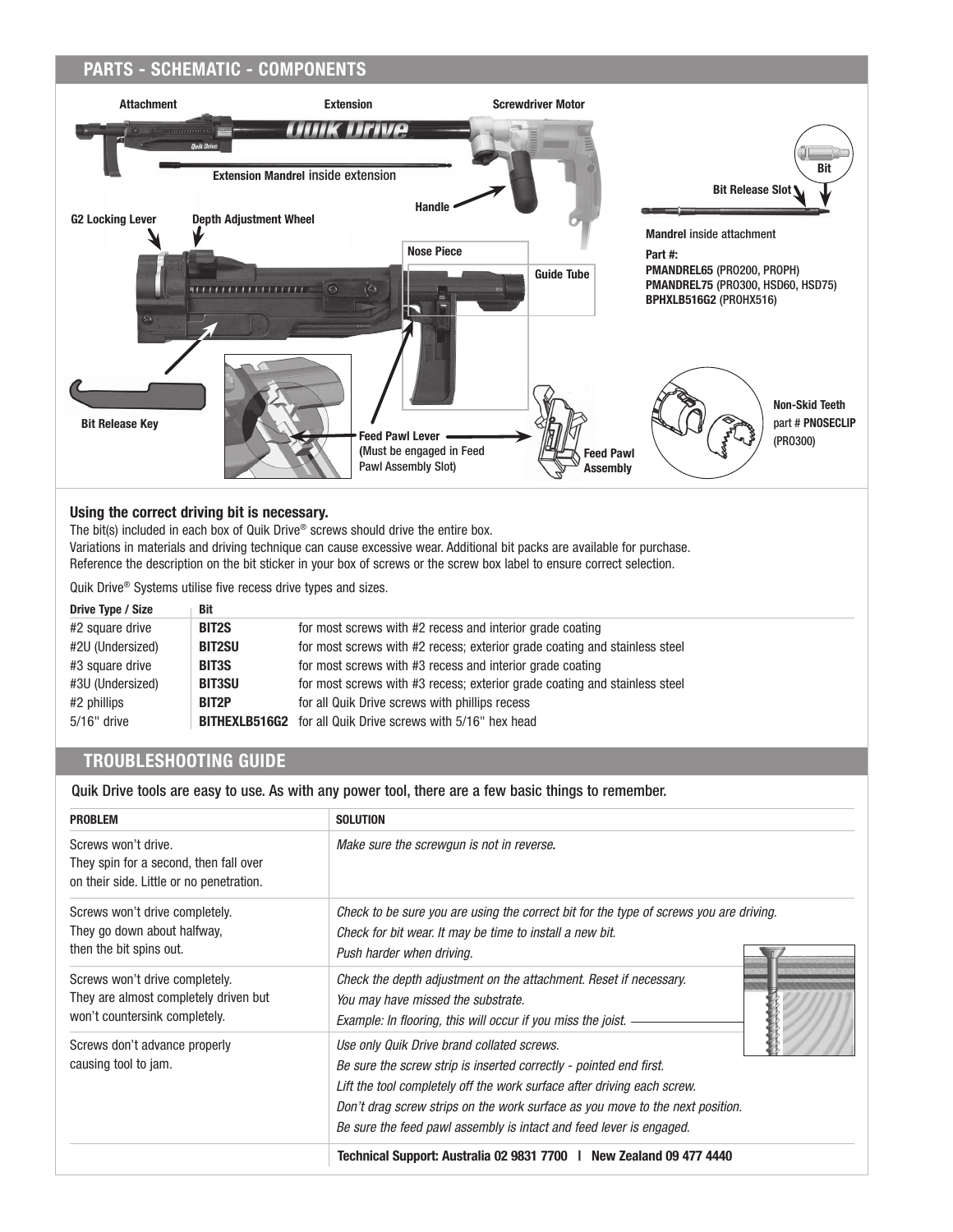## OPERATING INSTRUCTIONS

#### ATTACH ADAPTOR TO YOUR SCREWGUN

#### (If you purchased a complete system with screwgun; skip this step)

- Remove nose-cone and bit holder from your screwgun according to manufacturer's directions (most will pull straight off).
- Replace with appropriate Quik Drive adaptor made for the screwgun. See Fastening System Product Guide for specific adaptor fitting instructions. http://www.strongtie.com.au/literature/



Insert end of bit release key into slot and pry out the old bit

#### INSTALL CORRECT BIT

- Be sure you have the correct bit for the screws you are driving. It's a good practice to install one of the free bits included with our screws when you open a new box.
- Remove the attachment and pull the mandrel from the unit. Extend the bit release key and pry out the old bit. Put a new bit in place and push against a solid surface until it snaps in place.



- Insert mandrel in extension or screwgun, slide attachment on and push tight - until the locking lever snaps in place.
- You can rotate the attachment any way that is desired.
- New tools may be tight and hard to lock in place. If so, just put the nose against a solid surface and push down sharply

| ndral fire<br><b>Seat</b><br>פ |
|--------------------------------|

eat mandrel first, then add attachment



Check locking lever position to be sure attachment is locked on To remove, unlock and pull



If new tool is hard to lock on, place nose on solid surface and push down

#### ATTACH EXTENSION TO SCREWGUN

- Turn the thumbscrew in the "off" direction (clockwise) to move the internal clamp out of the way.
- Insert the screwgun, with G2 Adaptor attached, into the end of the extension. Push tight and tighten thumbscrew.
- If it won't fully insert, start the screwgun slightly until the drives mesh.





LOAD SCREWS Insert a screw strip pointed end first, until they click in place. Push release lever to unload.



Press DEPTH RELEASE to adjust. Test in scrap material to achieve optimal setting.